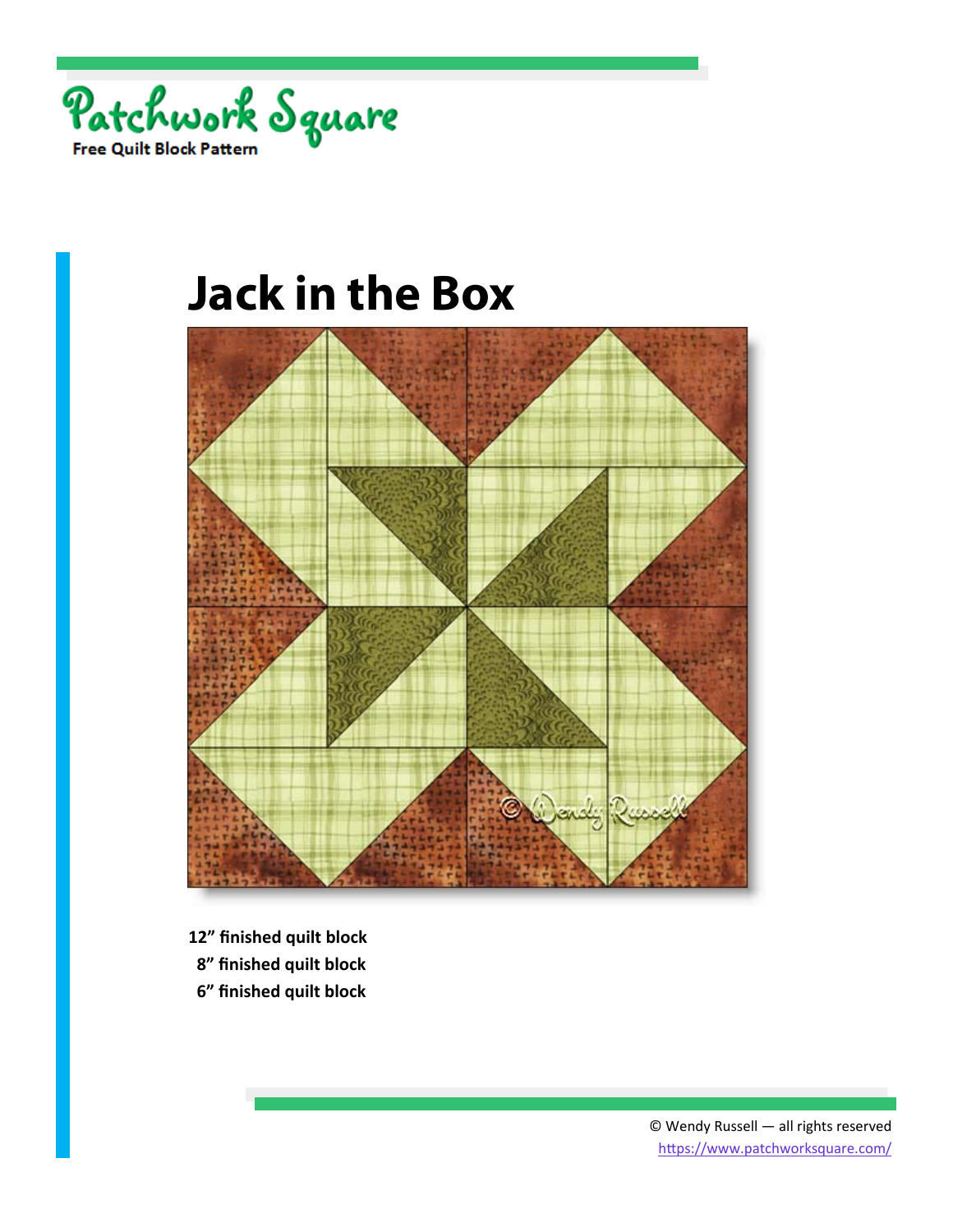

**12" finished quilt block** 

**Fabric Placement** 



| <b>How-to Notes</b>                                     |                                    |
|---------------------------------------------------------|------------------------------------|
|                                                         | Bisect square on<br>one diagonal   |
|                                                         | Bisect square on<br>both diagonals |
| *All seam allowances are<br>1/4" unless noted otherwise |                                    |

| 1              | <b>Background fabric 1</b><br>Cut 6 squares 3 %" and bisect on one diagonal                                               |
|----------------|---------------------------------------------------------------------------------------------------------------------------|
| $\overline{2}$ | <b>Fabric 2</b><br>Cut 4 squares 3 %" and bisect on one diagonal<br>Cut 1 square 7 %" and bisect on <b>both</b> diagonals |
| 3              | <b>Fabric 3</b><br>Cut 2 squares 3 %" and bisect on one diagonal                                                          |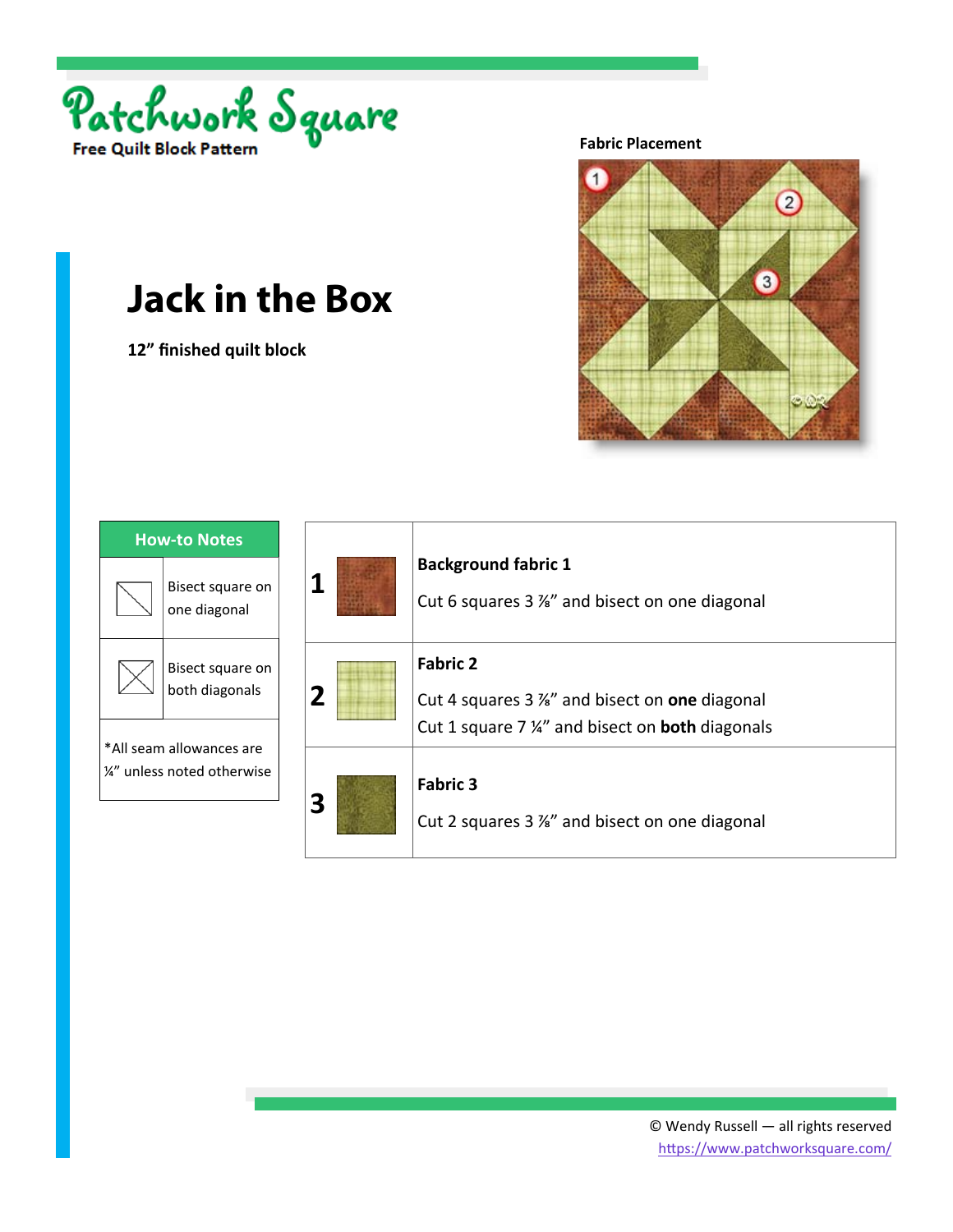

**8" finished quilt block** 

**Fabric Placement** 



| <b>How-to Notes</b>                                     |                                    |
|---------------------------------------------------------|------------------------------------|
|                                                         | Bisect square on<br>one diagonal   |
|                                                         | Bisect square on<br>both diagonals |
| *All seam allowances are<br>1/4" unless noted otherwise |                                    |

| 1                       | <b>Background fabric 1</b><br>Cut 6 squares 2 %" and bisect on one diagonal                                               |
|-------------------------|---------------------------------------------------------------------------------------------------------------------------|
| $\overline{2}$          | <b>Fabric 2</b><br>Cut 4 squares 2 %" and bisect on one diagonal<br>Cut 1 square 5 %" and bisect on <b>both</b> diagonals |
| $\overline{\mathbf{3}}$ | <b>Fabric 3</b><br>Cut 2 squares 2 %" and bisect on one diagonal                                                          |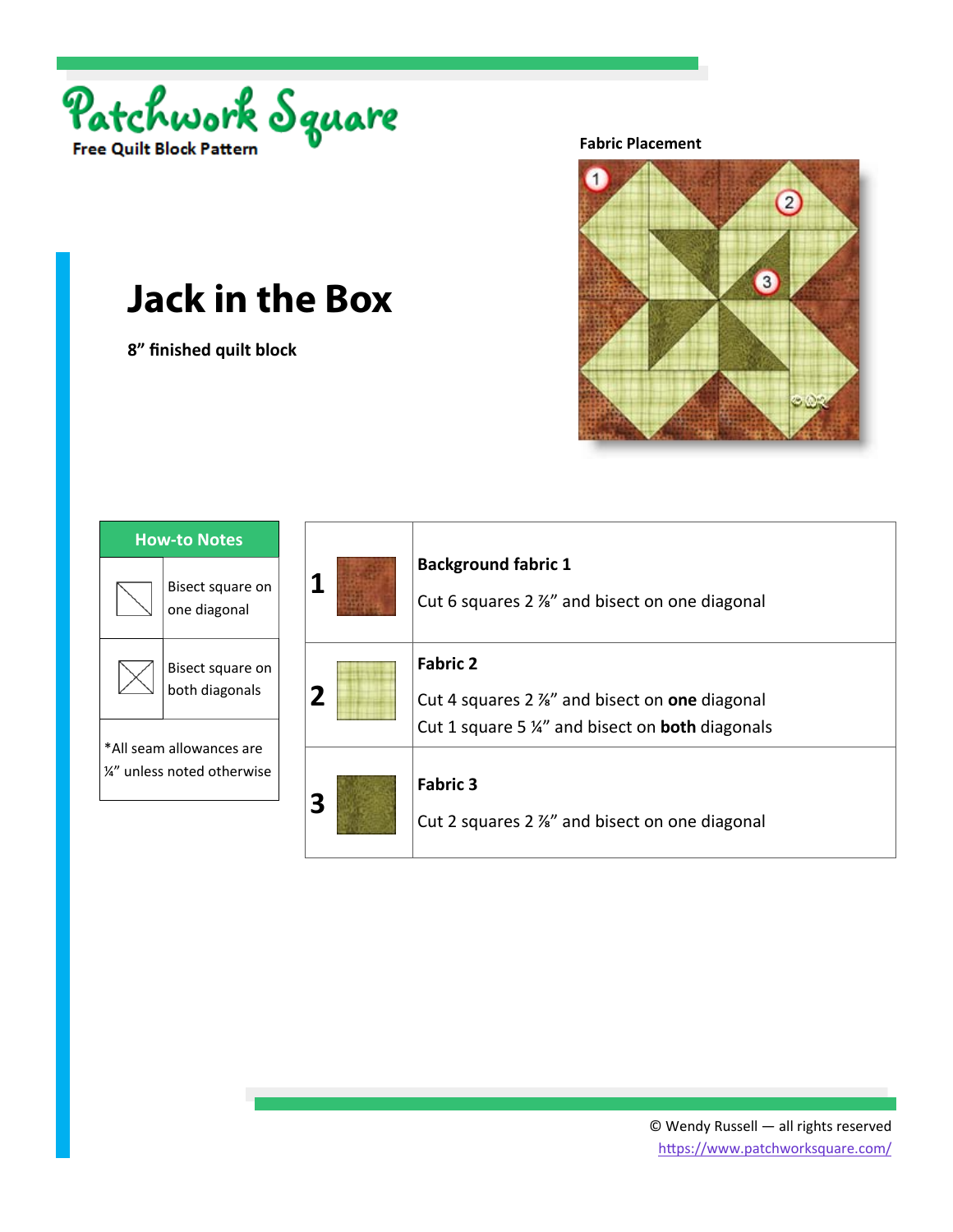

**6" finished quilt block** 

**Fabric Placement** 



| <b>How-to Notes</b>                                     |                                    |
|---------------------------------------------------------|------------------------------------|
|                                                         | Bisect square on<br>one diagonal   |
|                                                         | Bisect square on<br>both diagonals |
| *All seam allowances are<br>1/4" unless noted otherwise |                                    |

| 1           | <b>Background fabric 1</b><br>Cut 6 squares 2 % " and bisect on one diagonal                                                            |
|-------------|-----------------------------------------------------------------------------------------------------------------------------------------|
| $\mathbf 2$ | <b>Fabric 2</b><br>Cut 4 squares $2\frac{3}{8}$ " and bisect on one diagonal<br>Cut 1 square 4 1/4" and bisect on <b>both</b> diagonals |
| 3           | <b>Fabric 3</b><br>Cut 2 squares 2 % " and bisect on one diagonal                                                                       |